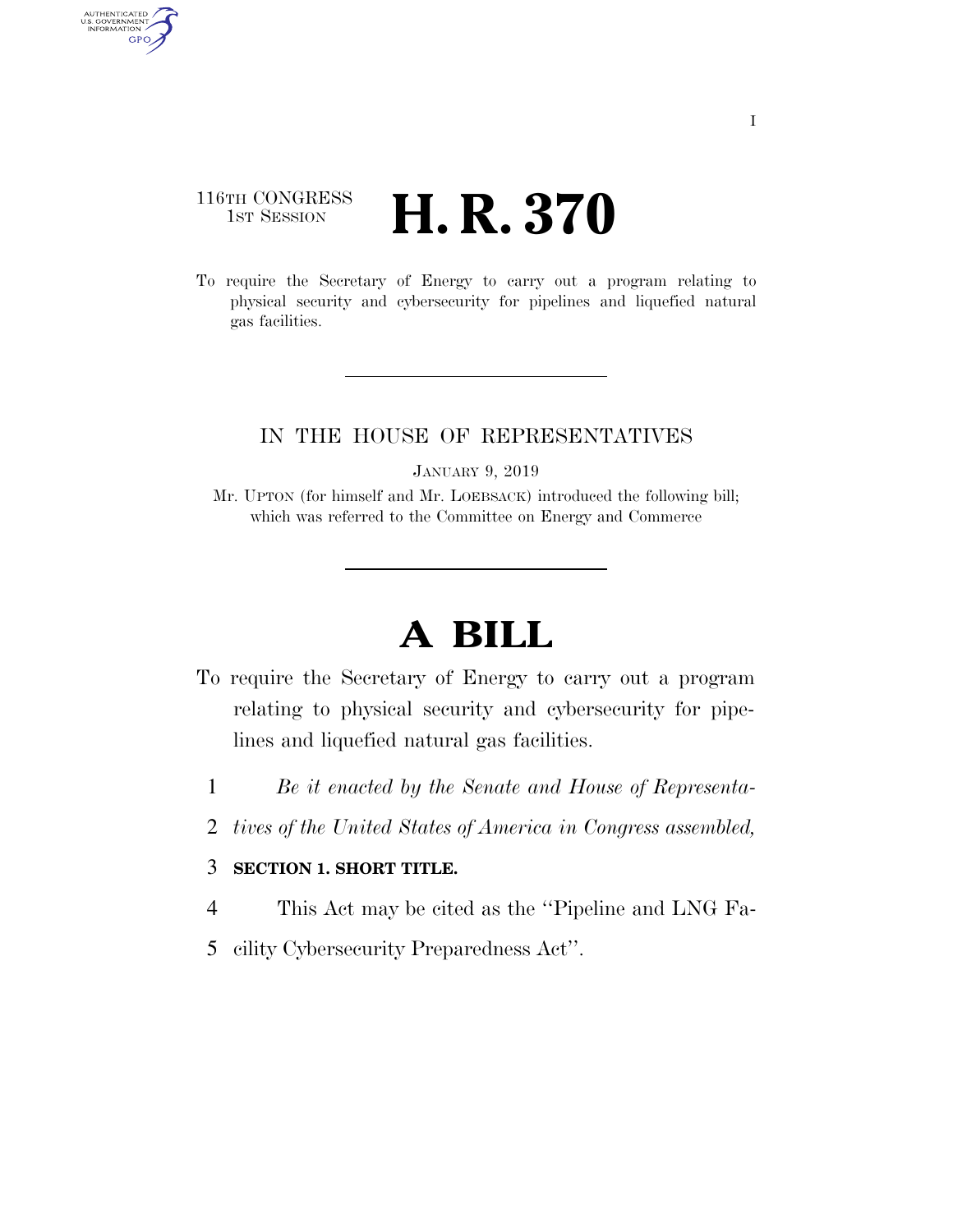## **SEC. 2. PHYSICAL SECURITY AND CYBERSECURITY FOR PIPELINES AND LIQUEFIED NATURAL GAS FACILITIES.**

 The Secretary of Energy, in carrying out the Depart- ment of Energy's functions pursuant to the Department of Energy Organization Act (42 U.S.C. 7101 et seq.), and in consultation with appropriate Federal agencies, rep- resentatives of the energy sector, the States, and other stakeholders, shall carry out a program—

 (1) to establish policies and procedures to co- ordinate Federal agencies, States, and the energy sector, including through councils or other entities engaged in sharing, analysis, or sector coordinating, to ensure the security, resiliency, and survivability of natural gas pipelines (including natural gas trans- mission and distribution pipelines), hazardous liquid pipelines, and liquefied natural gas facilities;

 (2) to coordinate response and recovery by Fed- eral agencies, States, and the energy sector, to phys- ical incidents and cyber incidents impacting the en-ergy sector;

 (3) to develop, for voluntary use, advanced cy- bersecurity applications and technologies for natural gas pipelines (including natural gas transmission and distribution pipelines), hazardous liquid pipe-lines, and liquefied natural gas facilities;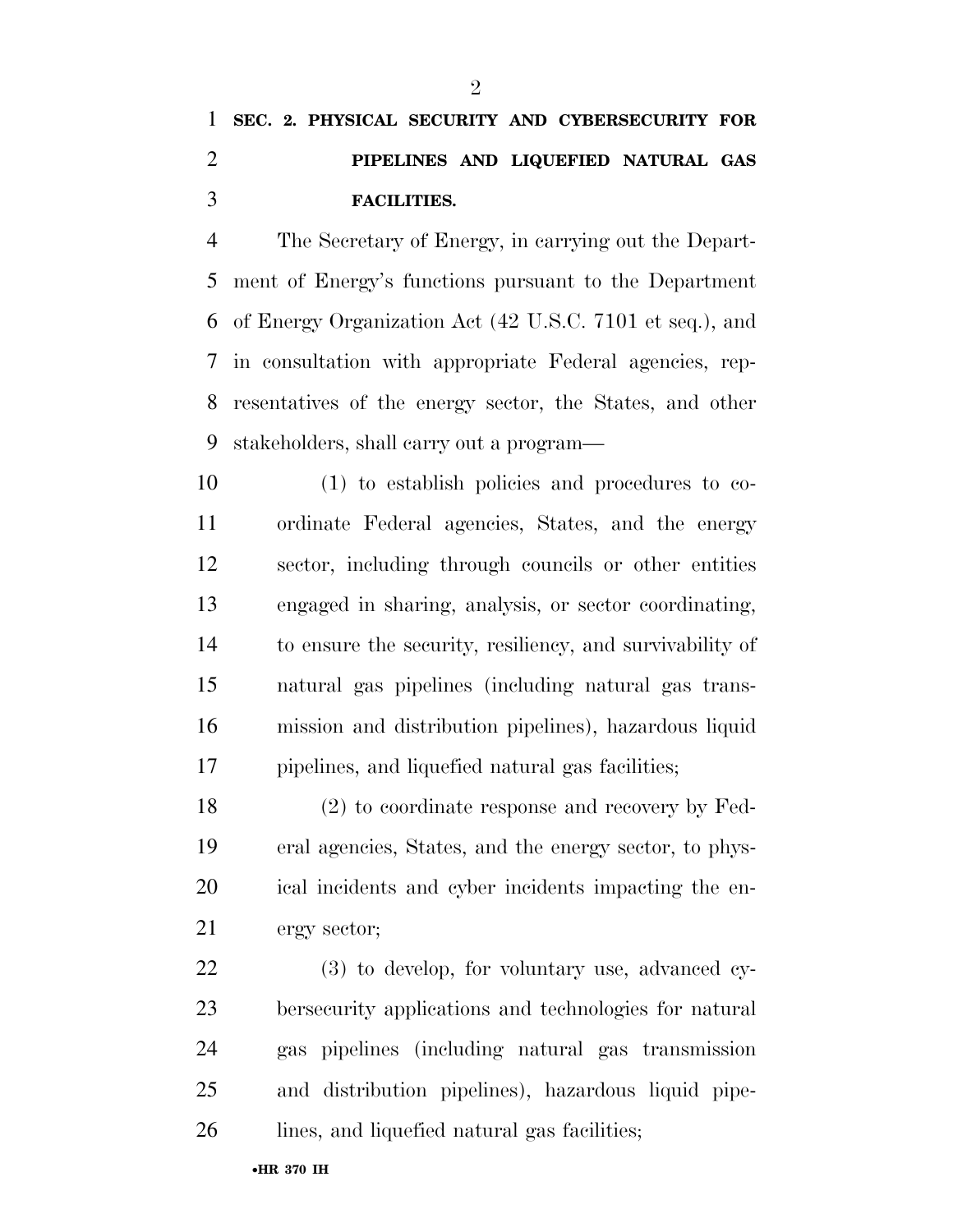(4) to perform pilot demonstration projects re- lating to physical security and cybersecurity for nat- ural gas pipelines (including natural gas trans- mission and distribution pipelines), hazardous liquid pipelines, and liquefied natural gas facilities with representatives of the energy sector; (5) to develop workforce development curricula for the energy sector relating to physical security and cybersecurity for natural gas pipelines (includ- ing natural gas transmission and distribution pipe-11 lines), hazardous liquid pipelines, and liquefied nat- ural gas facilities; and (6) to provide technical tools to help the energy sector voluntarily evaluate, prioritize, and improve physical security and cybersecurity capabilities of natural gas pipelines (including natural gas trans- mission and distribution pipelines), hazardous liquid pipelines, and liquefied natural gas facilities.

#### **SEC. 3. SAVINGS CLAUSE.**

 Nothing in this Act shall be construed to modify the authority of any Federal agency other than the Depart- ment of Energy relating to physical security or cybersecu-rity for natural gas pipelines (including natural gas trans-